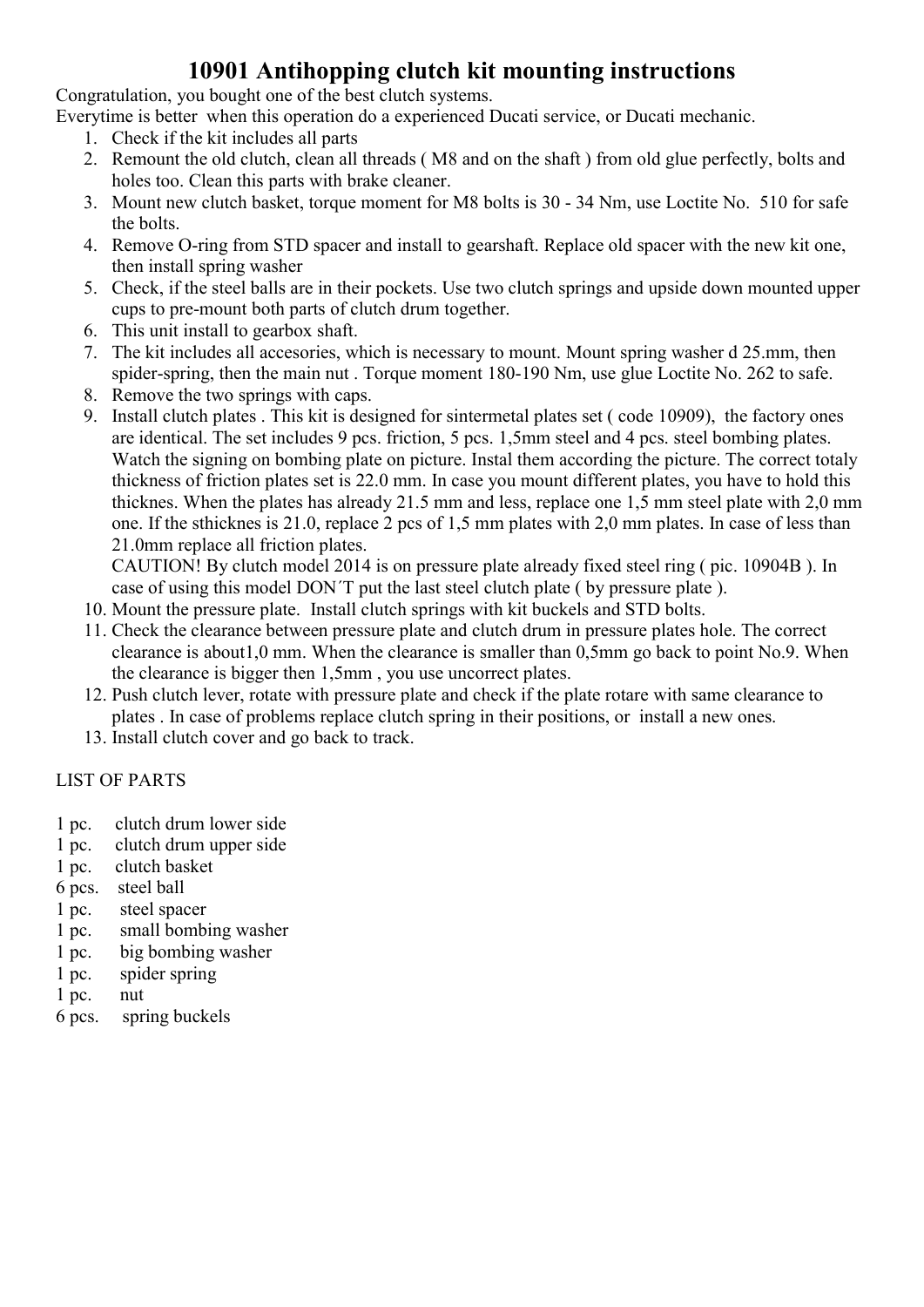

10901 Picture B (pic. b)

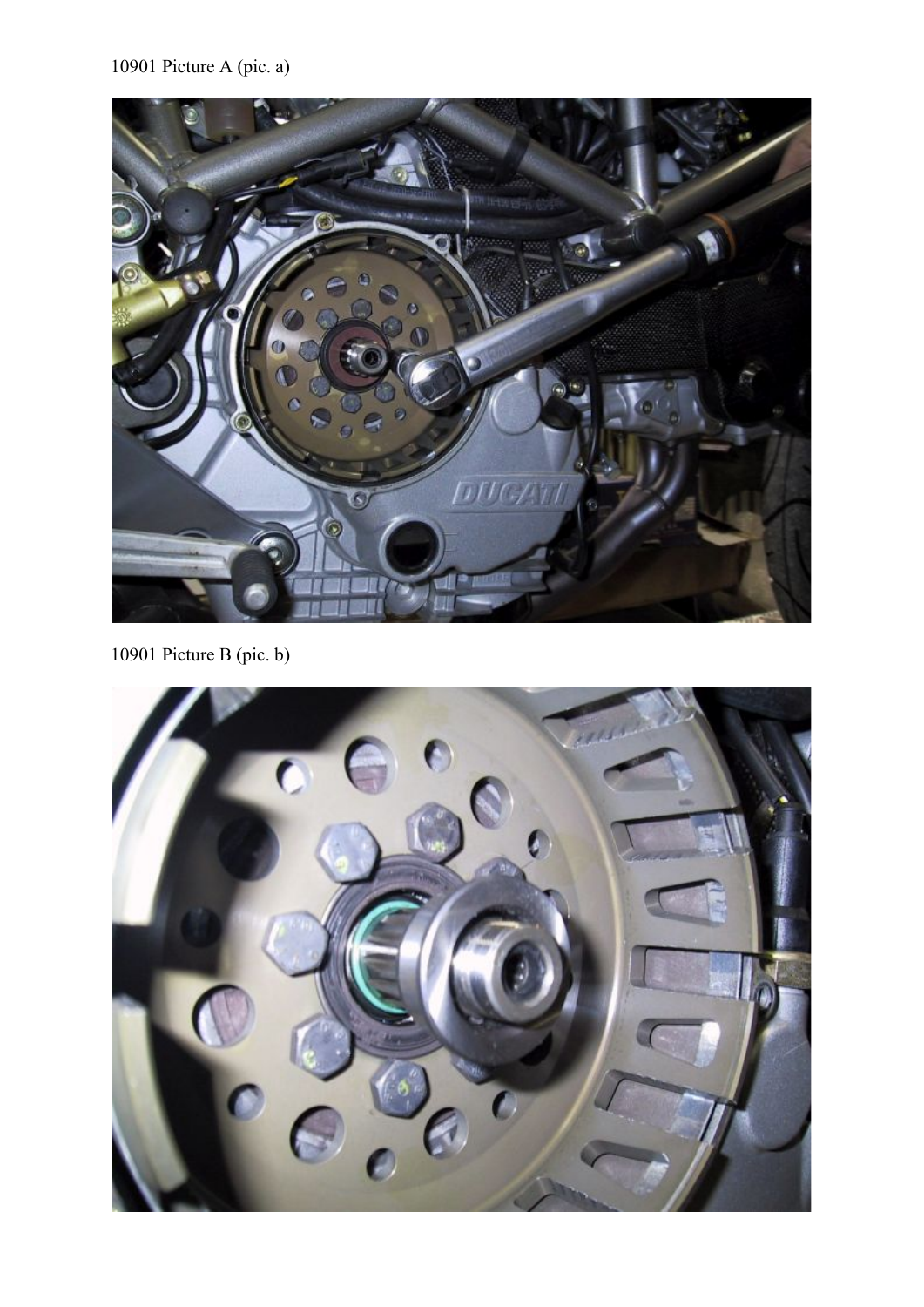

10901 Picture D (pic. d)

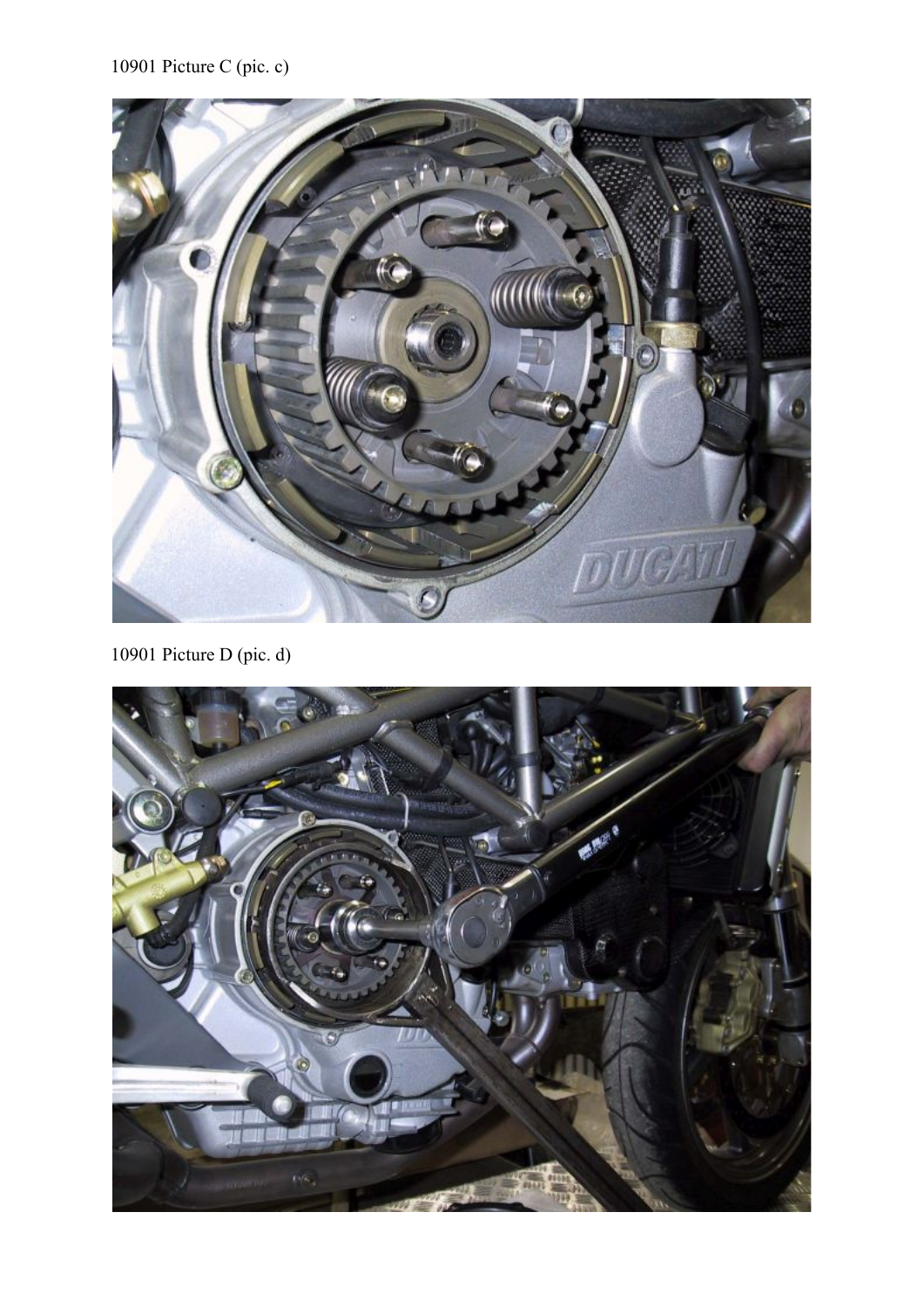10901 Picture E (pic. e)



10901 Picture F (pic. f)